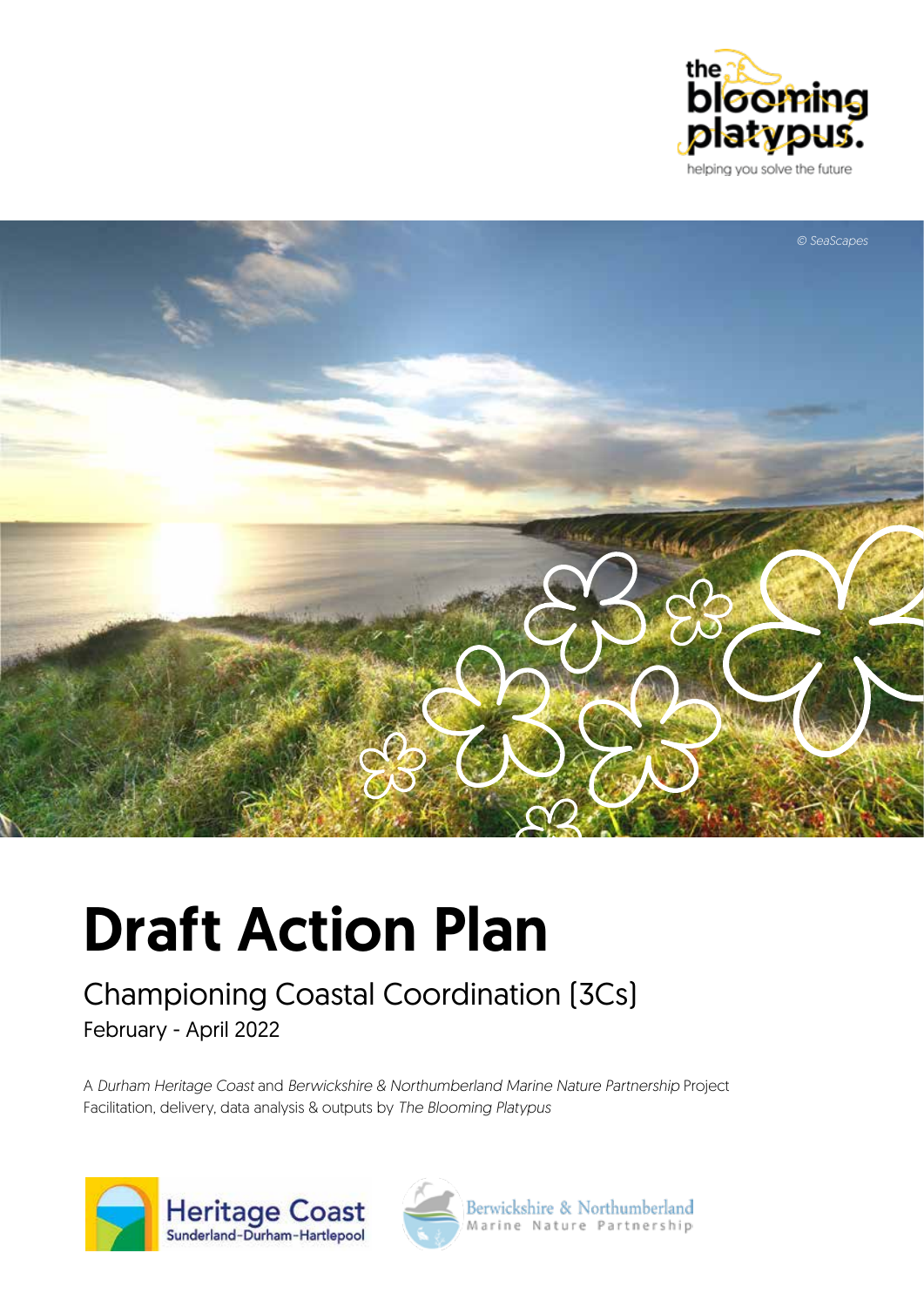# **Introduction**

#### **The Championing Coastal Coordination (3Cs) programme is an initiative from the Environment Agency.**

The 3Cs programme looked to examine best-practice at the coast in response to the challenges of our time, such as climate change and the biodiversity crisis, and how effective coordination of collaborative processes delivers better outcomes for all concerned.

This project is one of many regional demonstrations funded through 3Cs. It was initiated by Durham Heritage Coast and the Berwickshire and Northumberland Marine Nature Partnership and facilitated by The

Blooming Platypus. It brought together a range of stakeholders from the Scottish borders down to the Tees and beyond.

This project aimed to build a cross-sectoral understanding of the range of likely climate change impacts on our local coast and sea and begin to identify shared actions and collaborative responses to these.

This Draft Action Plan, which works alongside the 3Cs Project Report (PR), gathers the insights from the project process below (see PR p. 8 for more information). It is not a final answer; instead, it highlights foci for action and offers a starting point to move forward.

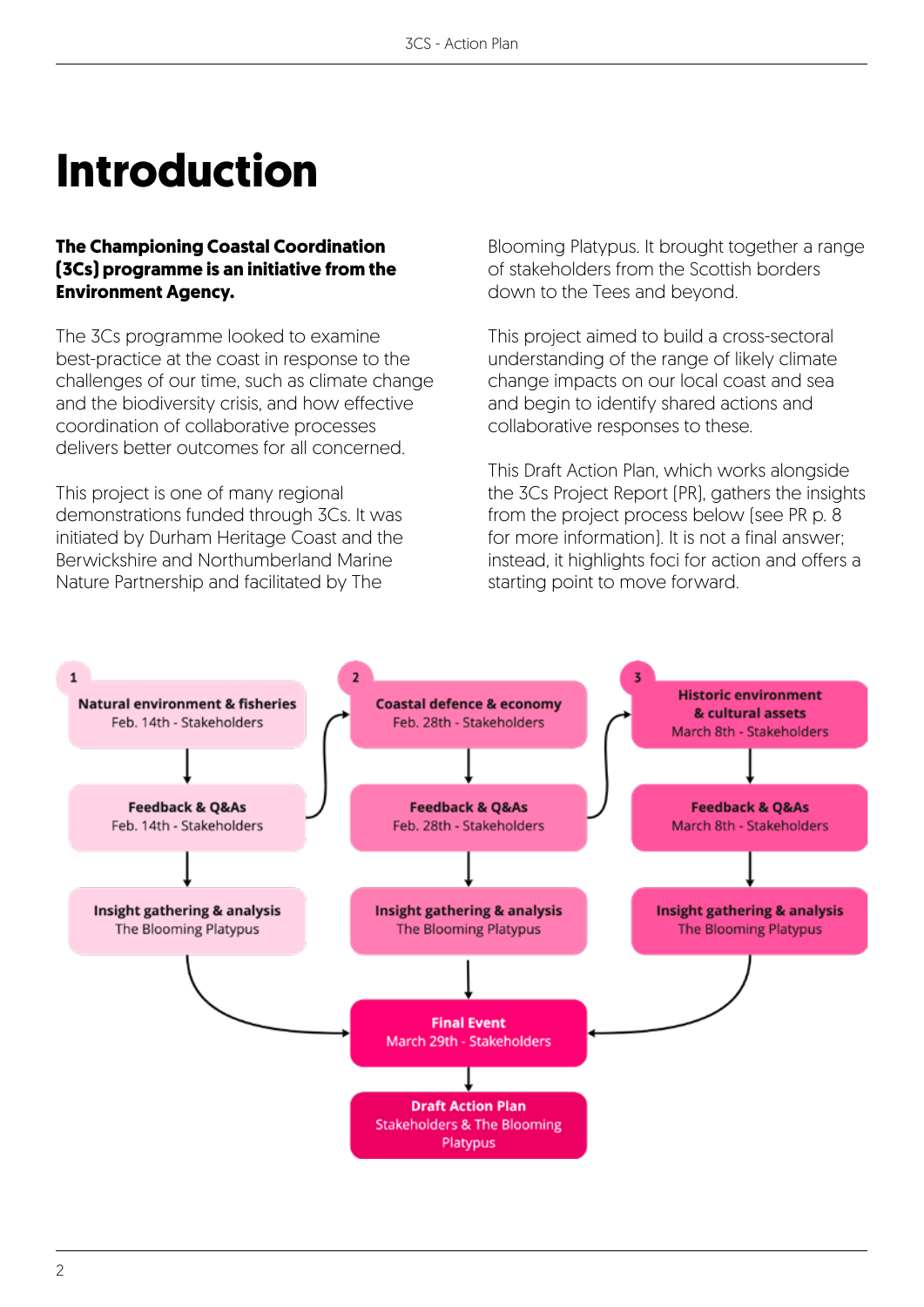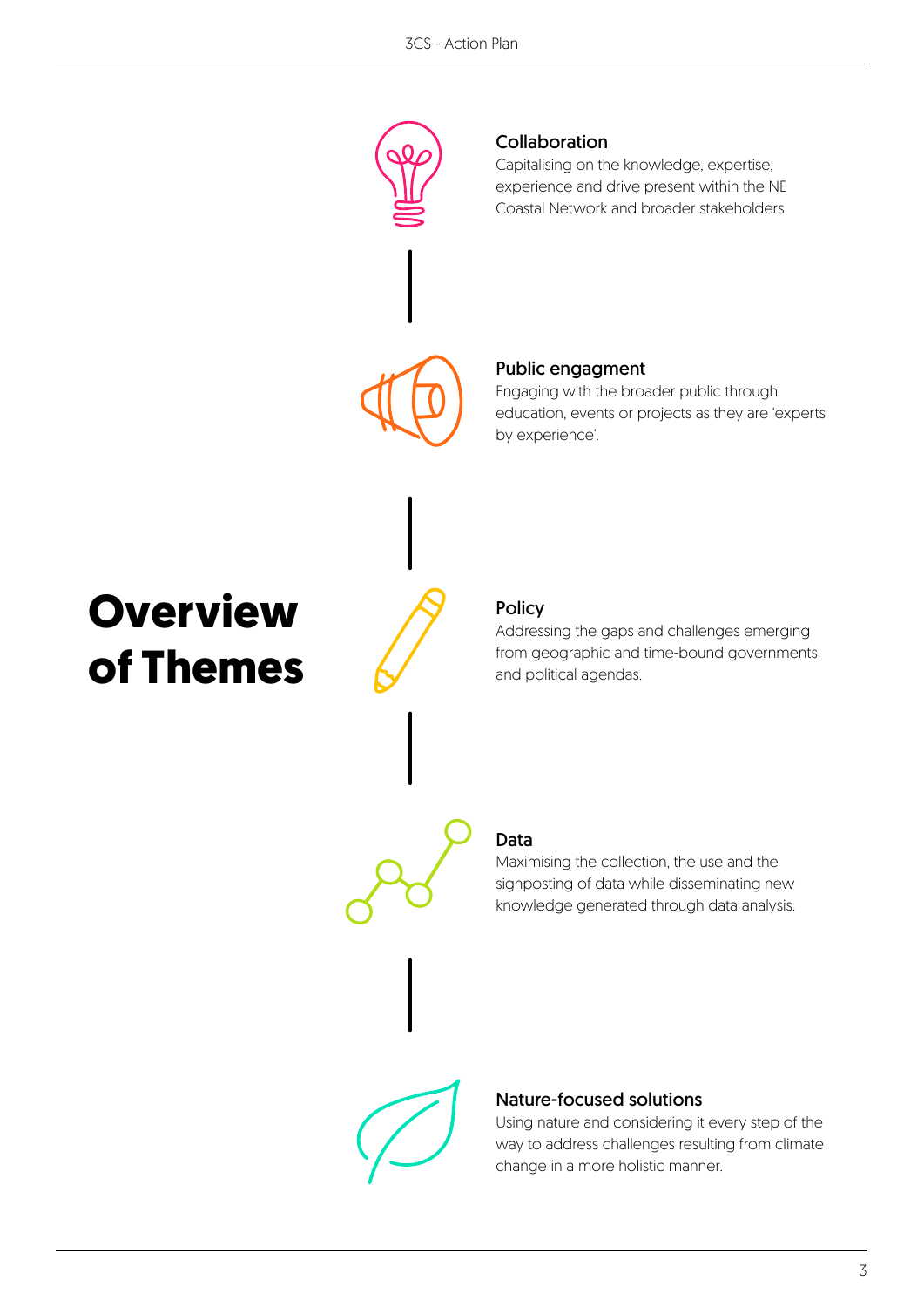## **Overview of Foci for Action**

| <b>Purposeful Collaboration</b><br>Being strategic about whom we need to engage<br>as climate change is everyone's responsibility.                                                          | Pages 5 & 6   |
|---------------------------------------------------------------------------------------------------------------------------------------------------------------------------------------------|---------------|
| <b>Always Educate</b><br>Giving all individuals the tools to fully understand<br>challenges arising from climate change<br>and empowering them to make a positive change.                   | Pages 7 & 8   |
| <b>North East Coastal Network</b><br>Engaging local authorities and stakeholders to set<br>up a regional vision and agenda to address the likely<br>impact of climate change on our coasts. | Pages 9 & 10  |
| <b>Make Data Accessible</b><br>Bringing together all public data so it can be easily<br>retrieved, navigated, and used.                                                                     | Pages 11 & 12 |
| <b>Work with Nature</b><br>Using, where possible, nature's defences<br>for a sustainable and environment-friendly approach.                                                                 | Pages 13 & 14 |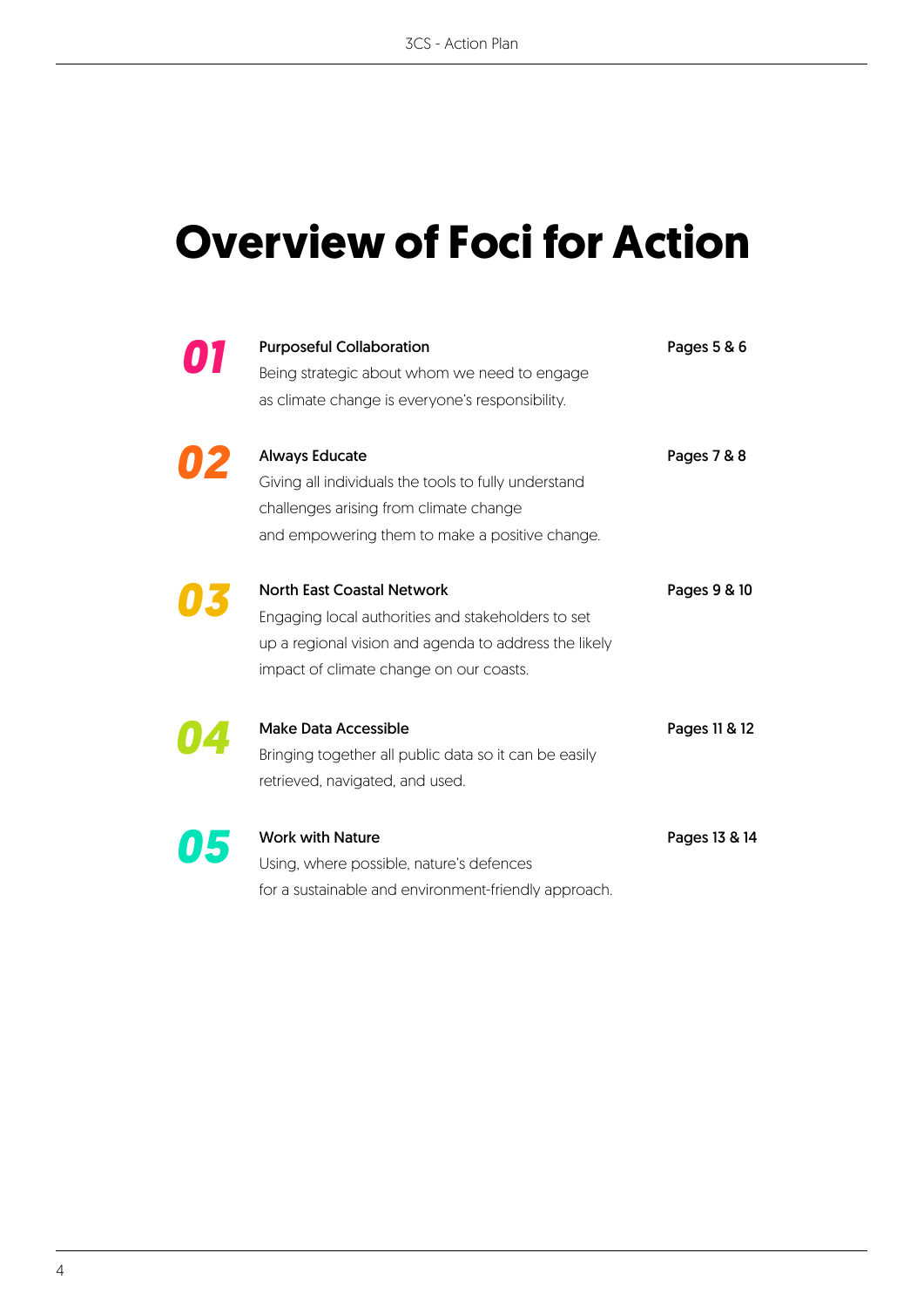

# Collaboration

*Being more strategic and purposeful in our collaborations, and thinking about whom we need to engage as addressing climate change is everyone's responsibility.*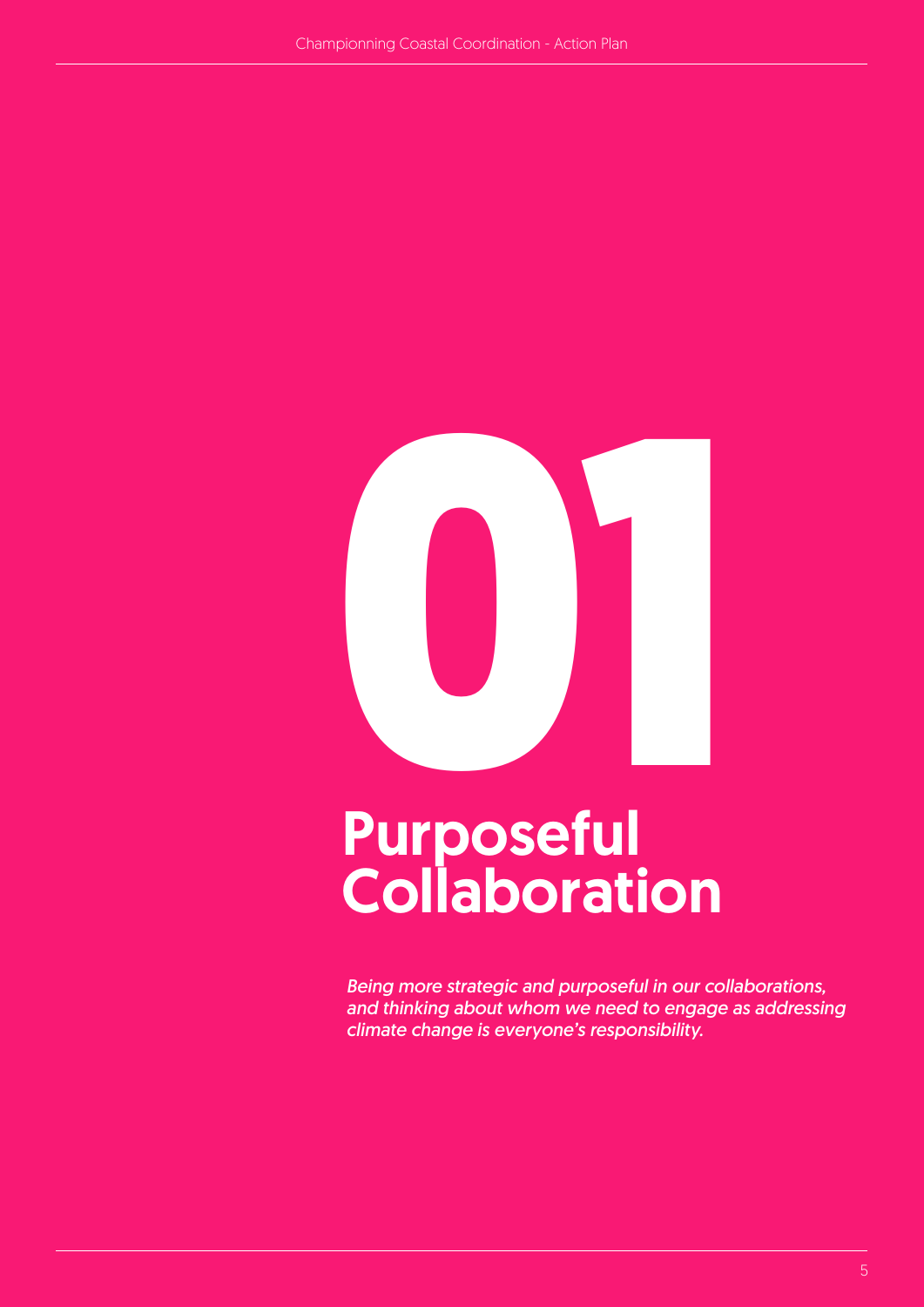

*© Gilbert Jonhston*

### FOCUS 01 **Purposeful Collaboration**

collaboration (policy) ( public engagement

*When considering collaboration, we must be more strategic and purposeful and think about whom we need to engage. Climate change is not just the responsibility of experts, governments and charities. It is everyone's responsibility. As our goal is to enact change, often with limited human and financial resources, we have to think outside the box and get creative in working together.* 

#### KEY ACTIONS

- Identify & engage with the 'right' stakeholders (action 1)
- Record & share good practice [action 3]
- Share ownership with communities (action 5) *(see Project Report p. 26)*

#### DESIRED OUTCOMES/OUTPUTS

- Get people to step forward to be actively involved.
- Involve diverse groups in the decision-making process
- Encourage individual responsibility & resilience.
- Make sustainable choices accessible to all.

#### KEY STAKEHOLDERS

Local authorities, governmental agencies, nonprofit organisations, researchers, members of the public & their communities.

#### ENABLERS

- Make solutions accessible to all (action 2)
- Think globally but act locally [action 4] *(see Project Report p. 26)*

- Who are the representatives/people missing around the table?
- Engage with existing local leaders and community groups interested or willing to get involved.
- What are the right tools and methods for a successful collaboration?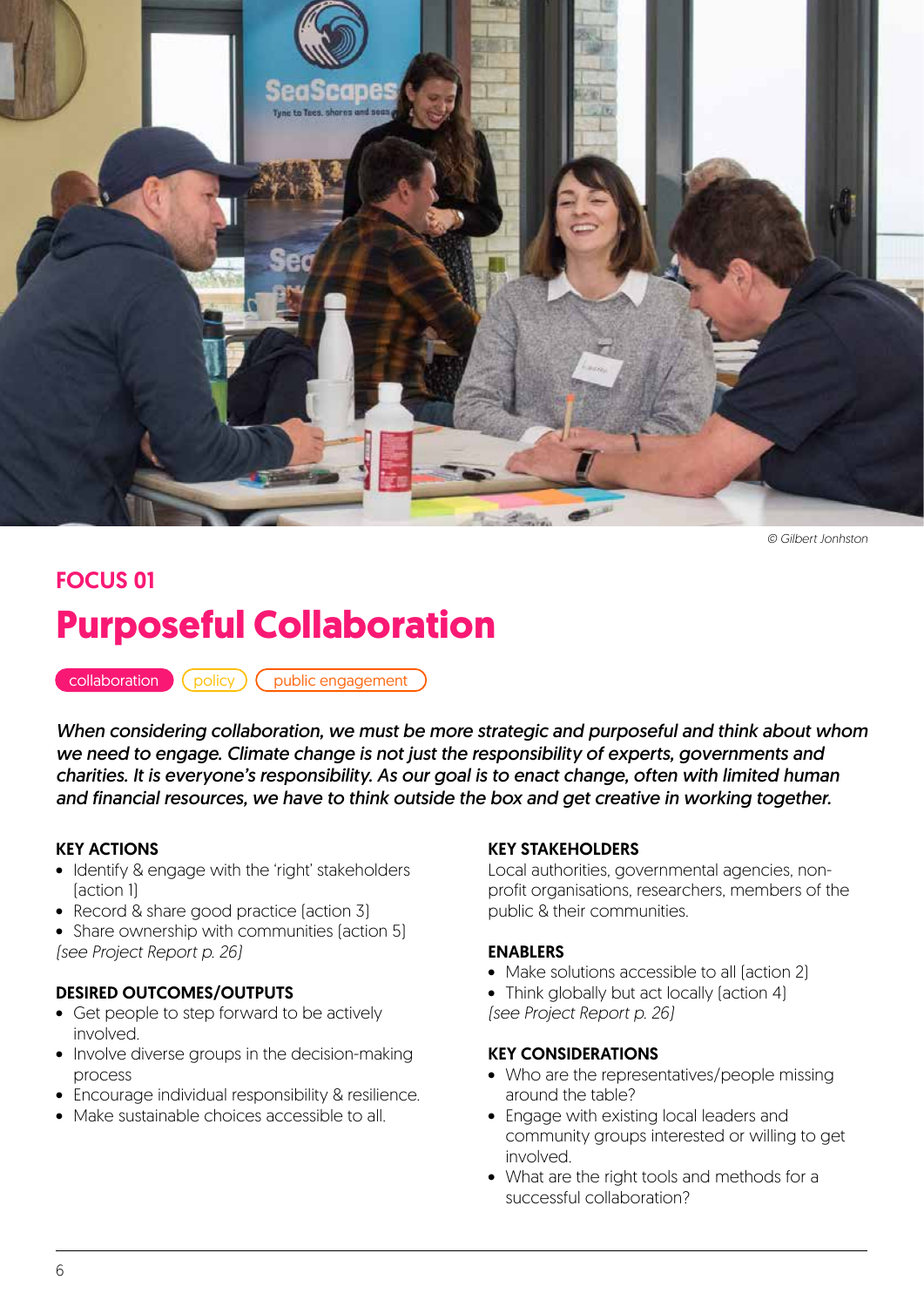

*Giving all individuals the tools to fully understand challenges arising from climate change and empowering them to make a positive change.*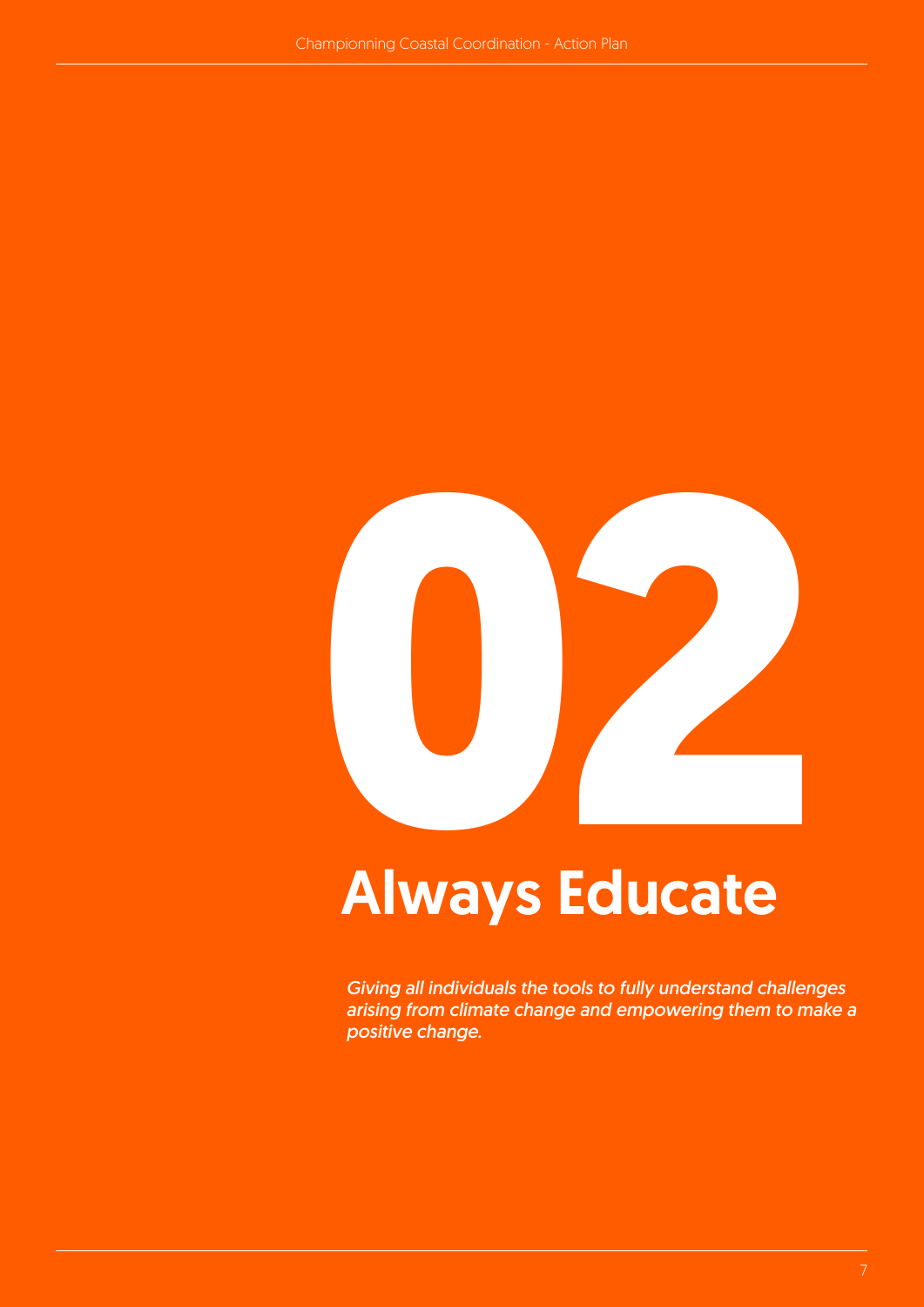

*© SeaScapes*

### FOCUS 02 **Always Educate**

public engagement

 $\int$  data  $\int$  collaboration

*We need to look at ways to communicate better and educate the public & their communities. It will enable them to fully understand the extent of climate change's challenge and understand how they can make a positive change at their level. All materials and events created for education need to be positive, empowering and done in plain English.* 

#### KEY ACTIONS

- Share information simply [action 6]
- Create a quide to climate change (action 8)
- Raise awareness (action 9)
- Document case studies (action 10) *(see Project Report p. 27)*

#### DESIRED OUTCOMES/OUTPUTS

- Clarify & simplify the messages for a more significant impact,
- Share information to empower the public & give them agency,
- Create consistent messaging across all stakeholders and platforms,
- Create regular campaigns using simple jargonfree language that is accessible to all.

#### KEY STAKEHOLDERS

North East Coastal Network & members of the public.

#### ENABLERS

- Identify audience groups (action 7)
- Make solutions accessible to all (action 2)
- Record & share good practice faction 31
- Use data to educate (action 19)

*(see Project Report p. 26, 27 & 29)*

- What is (are) the key message(s) we need to deliver?
- Collaborative production of data & materials.
- Who are the best people to work on this?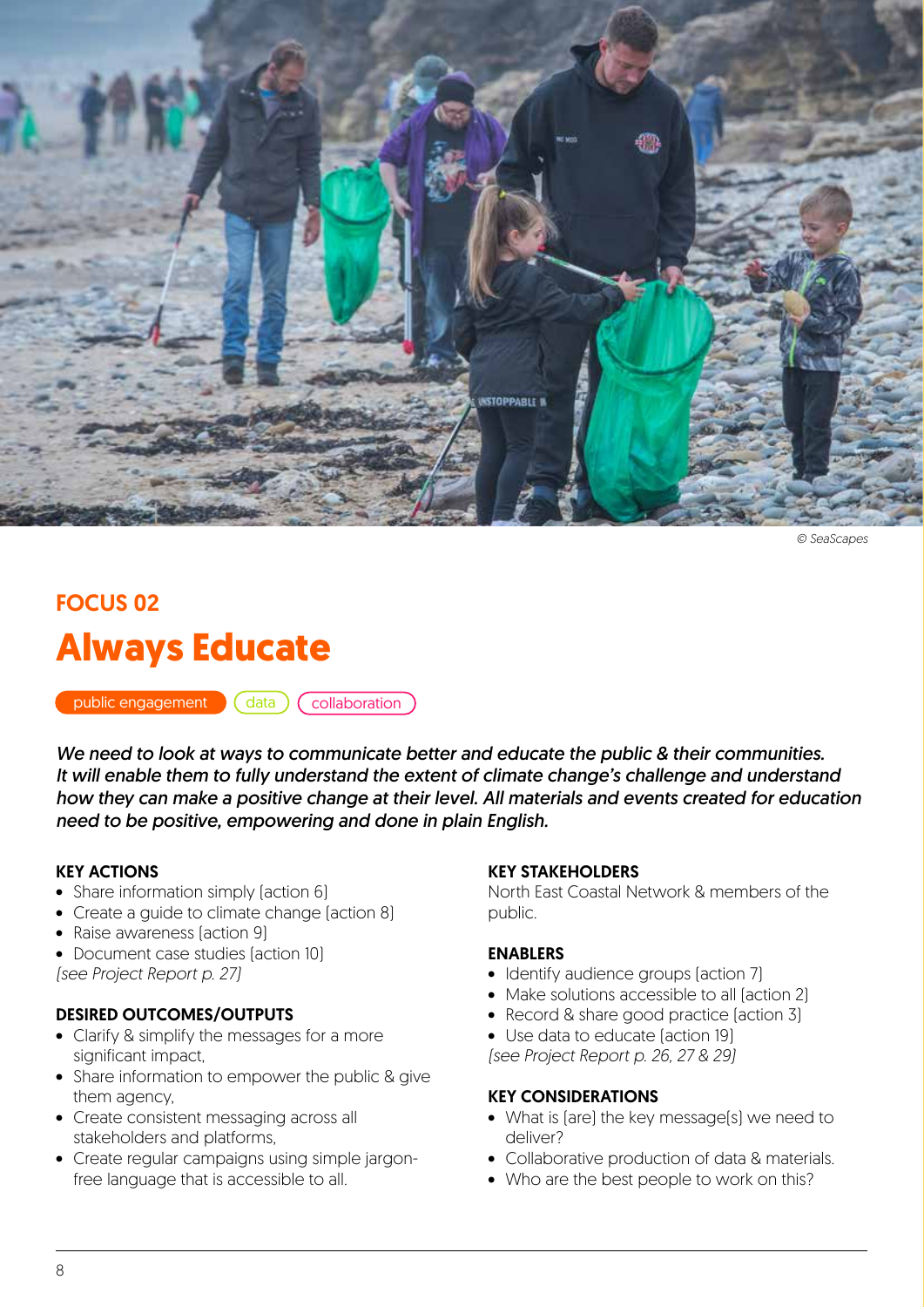

# North East Coastal Network

*Use the North East Coastal Network as a regional hub for Climate Change Actions by engaging all NE local authorities & stakeholders to set up a regional vision and plan of action.*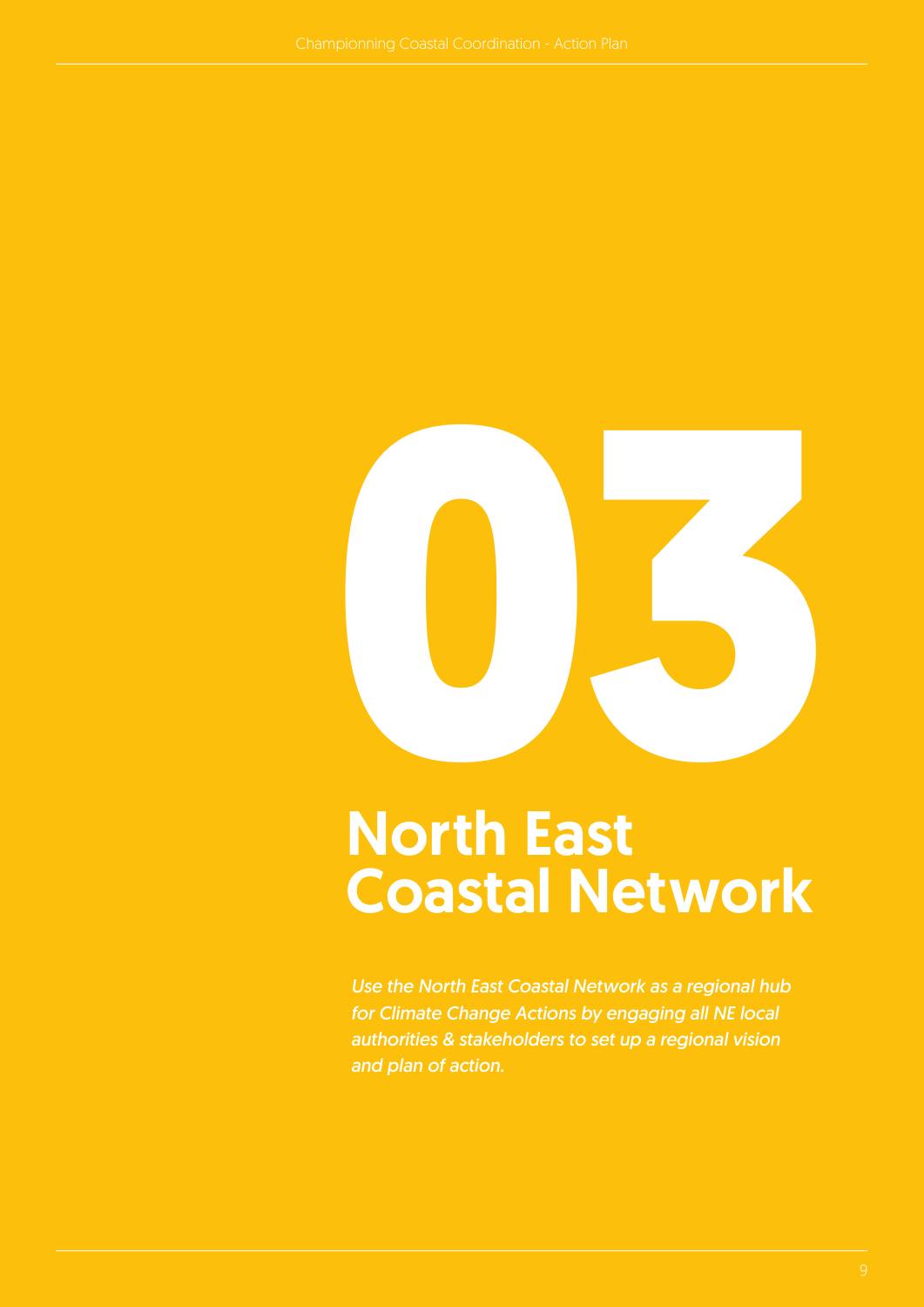

*© Berwickshire and Northumberland Marine Nature Partnership*

### FOCUS 03 **North East Coastal Network**

policy (public engagement

*There is an urgency to set up a regional vision and agenda to address the likely impact of climate change on our coasts, while recognising that adaptation must be local. A better joined-up thinking by engaging all NE local authorities and stakeholders would enable the monitoring and evaluation of the different practices and the creation of an adaptation plan.* 

#### KEY ACTIONS

- Create (validate) a Coastal Action Plan (action 11)
- Improve joined-up thinking in policy [action 12]
- Create a Centre for Capacity (action 14) *(see Project Report p. 28)*

#### DESIRED OUTCOMES/OUTPUTS

- Form a united front to address the impact of climate change.
- Learn from each others and avoid the repetition of the same mistakes.
- Connect wider society and economic, with climate policy and biodiversity policy.

#### KEY STAKEHOLDERS

Local authorities, Government agencies, grass roots organisations & Parish Council.

#### ENABLERS

- Offer appropriate incentives to drive change (action 13)
- Work across local authorities & political boundaries (action 15)
- Think globally but act locally [action 4] *(see Project Report p. 26 & 28)*

- To identify the right places to deliver future activities on the ground.
- How are we collecting & recording best & worst practice?
- How might we get a consensus?
- How can stakeholders influence national policy?
- What can we learn from the the SMP process?
- How can we join-up action on the coast to activity within wider catchments?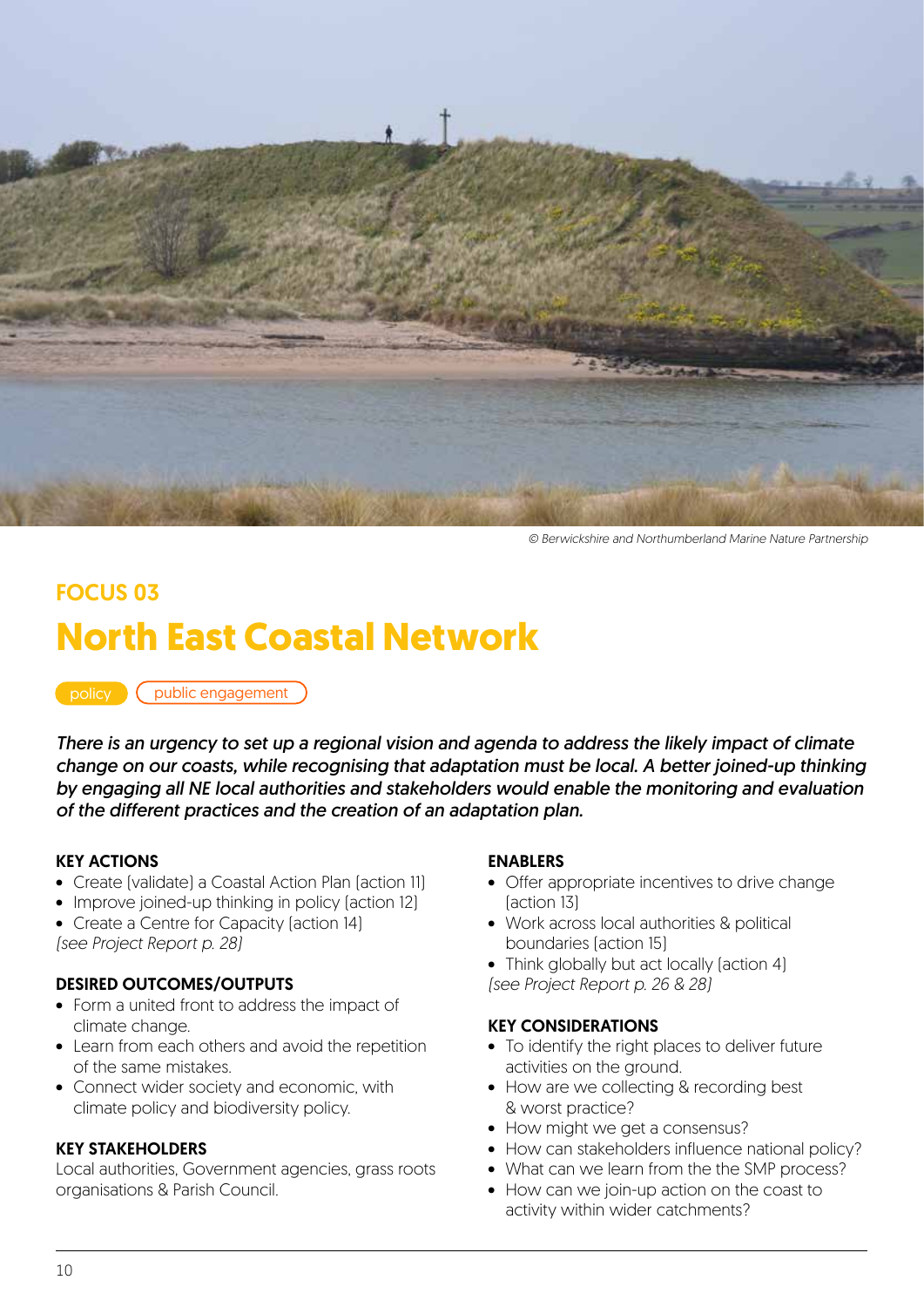

# Make Data Accessible

*Bringing together all public data from the North East Coastal Partnership members, so it can be easily retrieved, navigated, and used by partners and stakeholders.*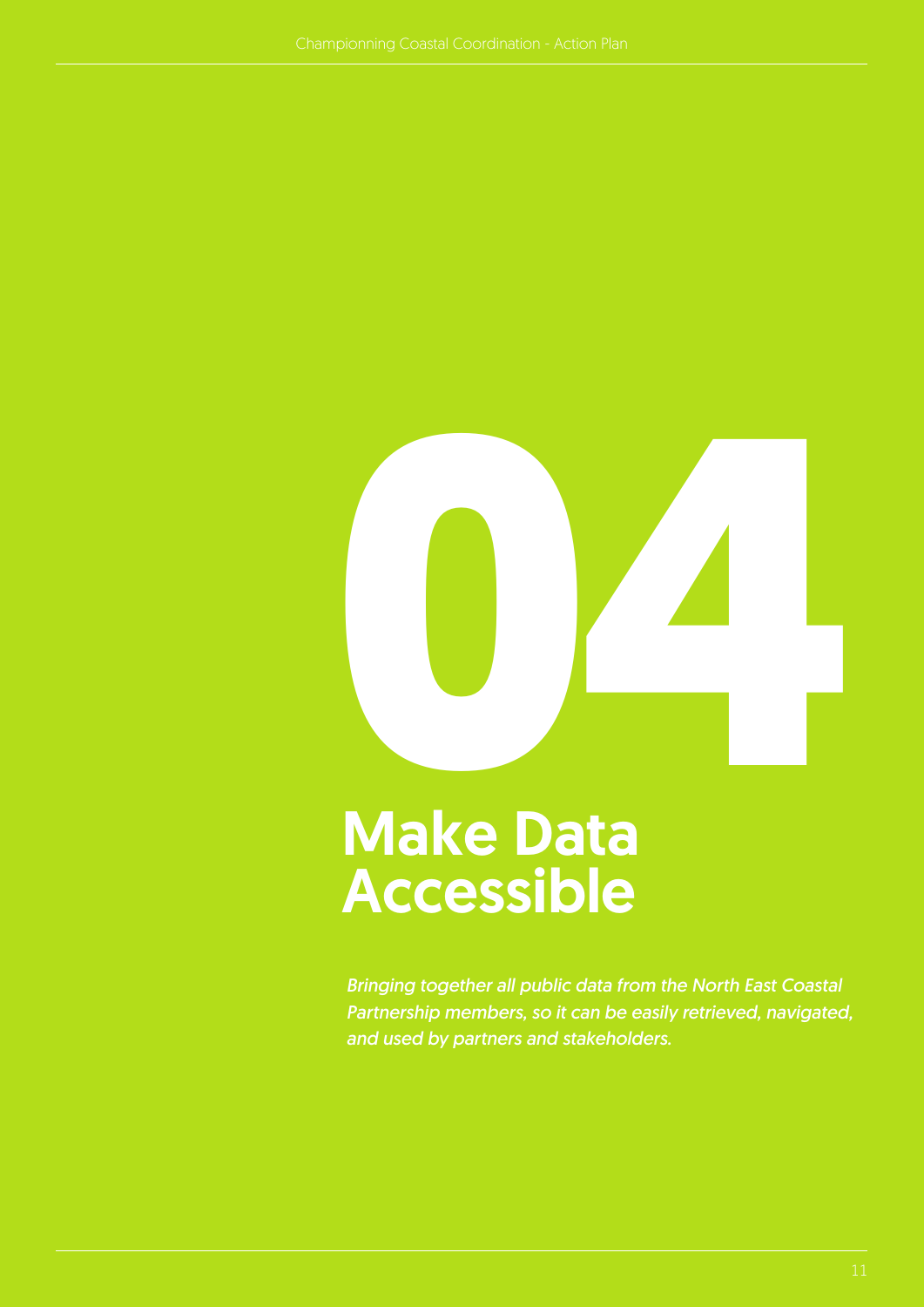

*© Coastal Data Explorer*

### FOCUS 04 **Make Data Accessible**

data (policy) (collaboration

*It is crucial to bring together all public data from the North East Coastal Network members, so it can be easily retrieved, navigated, and used. It would enable everyone to be on the same page whilst identifying the gaps to address. Further, it would ensure that data gathered during time-bound projects and initiatives are not lost but can contribute to further projects.*

#### KEY ACTIONS

- Improve data signposting [action 15]
- Map data [action 17]
- Create a metadata catalogue (action 18)
- *(see Project Report p. 29)*

#### DESIRED OUTCOMES/OUTPUTS

- Visualise & use the data already available,
- Identify the gaps in data,
- Work with researchers to collect missing data,
- Successful fulfilment of the duty to share data of public funded projects.

#### KEY STAKEHOLDERS

Environment Agency (Coastal Data Explorer), North East Coastal Network, academia, local authorities & funding agencies.

#### ENABLERS

- Share information [action 6]
- Work across local authorities & political boundaries (action 15)

*(see Project Report p. 27 & 29)*

- How do we make sure that we don't lose the nuances through the process?
- How do make it in line with the expectations of local authorities & funding bodies?
- How is data updated? Things move fast.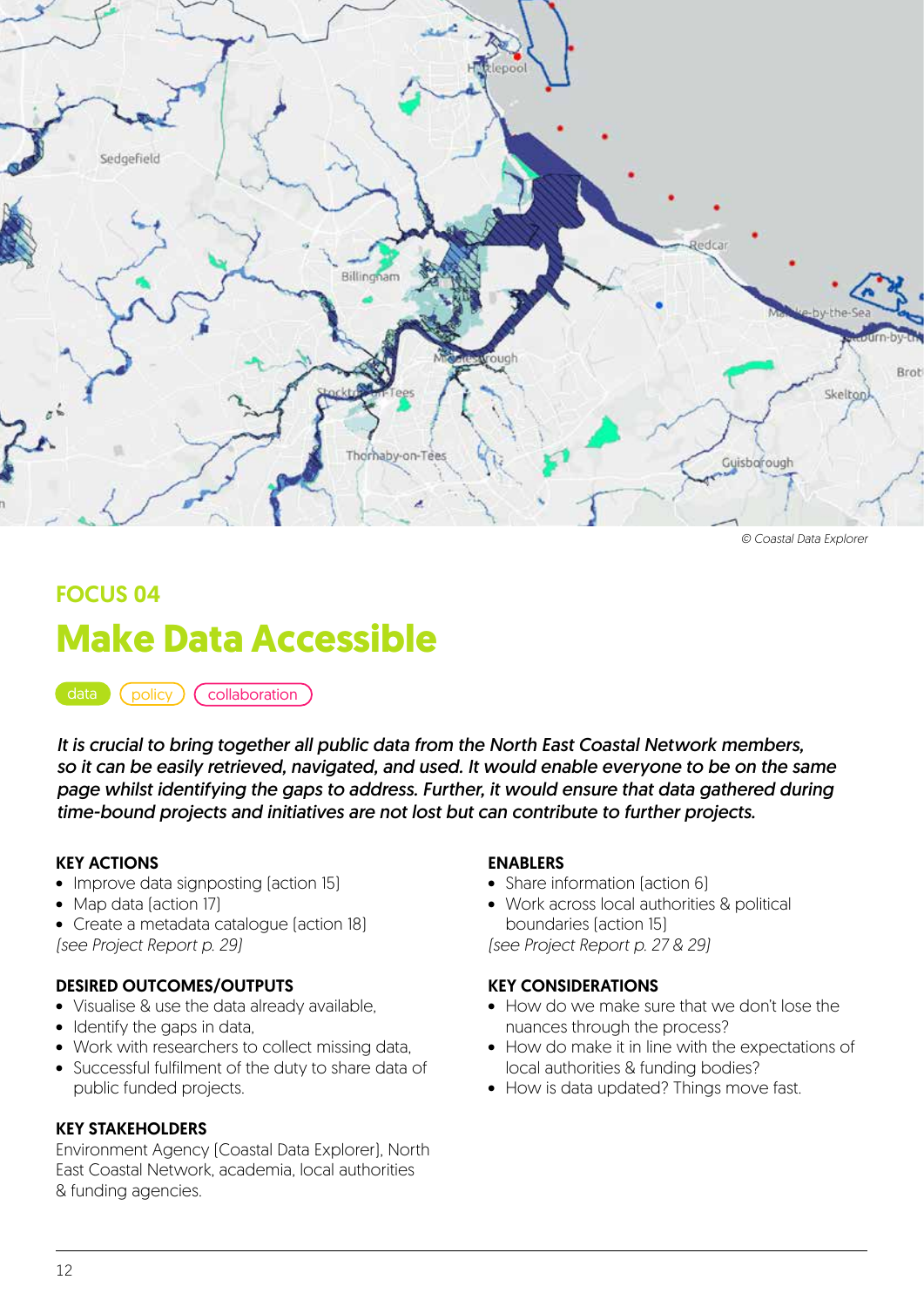

Using, where possible, nature's defences for a sustainable and environment-friendly approach to address climate change.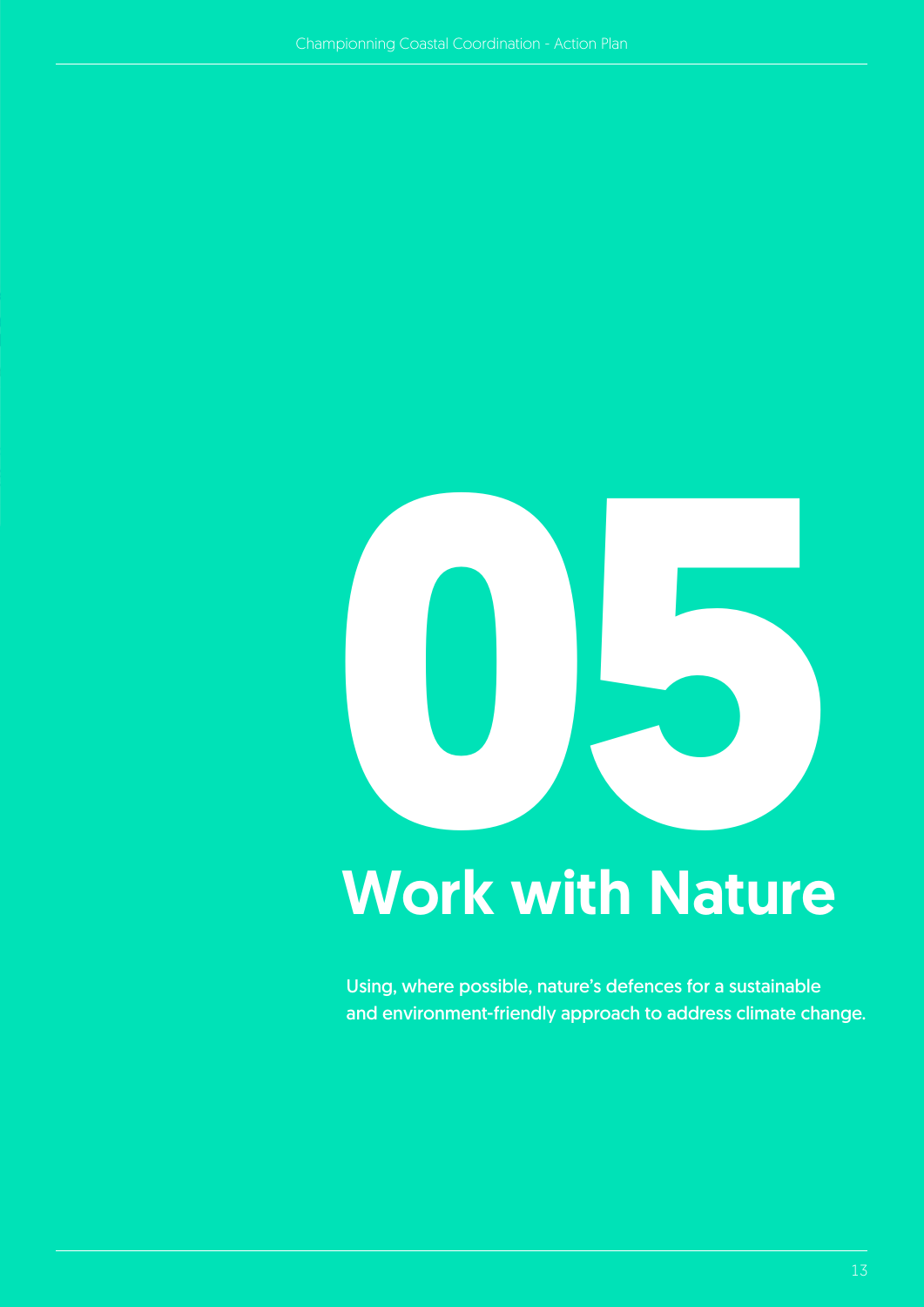

*© Berwickshire and Northumberland Marine Nature Partnership*

### FOCUS 05 **Work with Nature**

nature-focused solutions (collaboration

*Climate change results from harmful and damaging human actions on nature. To avoid repeating mistakes from the past, we want to work with nature and not against it in addressing challenges arising from climate change. To do so, we must use, where possible, nature's defences for a sustainable and environment-friendly approach.* 

#### KEY ACTIONS

- Evidence success of nature-based solutions (action 20)
- Work with nature (action 21)
- Create and restore habitat (action 22)
- Shift food habits (action 23)
- *(see Project Report p. 30)*

#### DESIRED OUTCOMES/OUTPUTS

- Identify the scientific evidence needed,
- Trial nature-based solutions and share results with stakeholders.
- Raise awareness about 'soft' solutions
- Have a more sustainable and environmentally friendly approach to addressing climate change.

#### KEY STAKEHOLDERS

Researchers, local authorities & North East Coastal Network.

#### ENABLERS

- Create focus targets (action 24)
- Think globally but act locally faction 4)
- Record & share good practices [action 3] *(see Project Report p. 26 & 30)*

- There is a tension around waiting for evidence and getting people to invest in soft solutions,
- What are the proven nature-based solutions? Which others are likely to work and need trialling?
- How might we support and enable more sustainable practices?